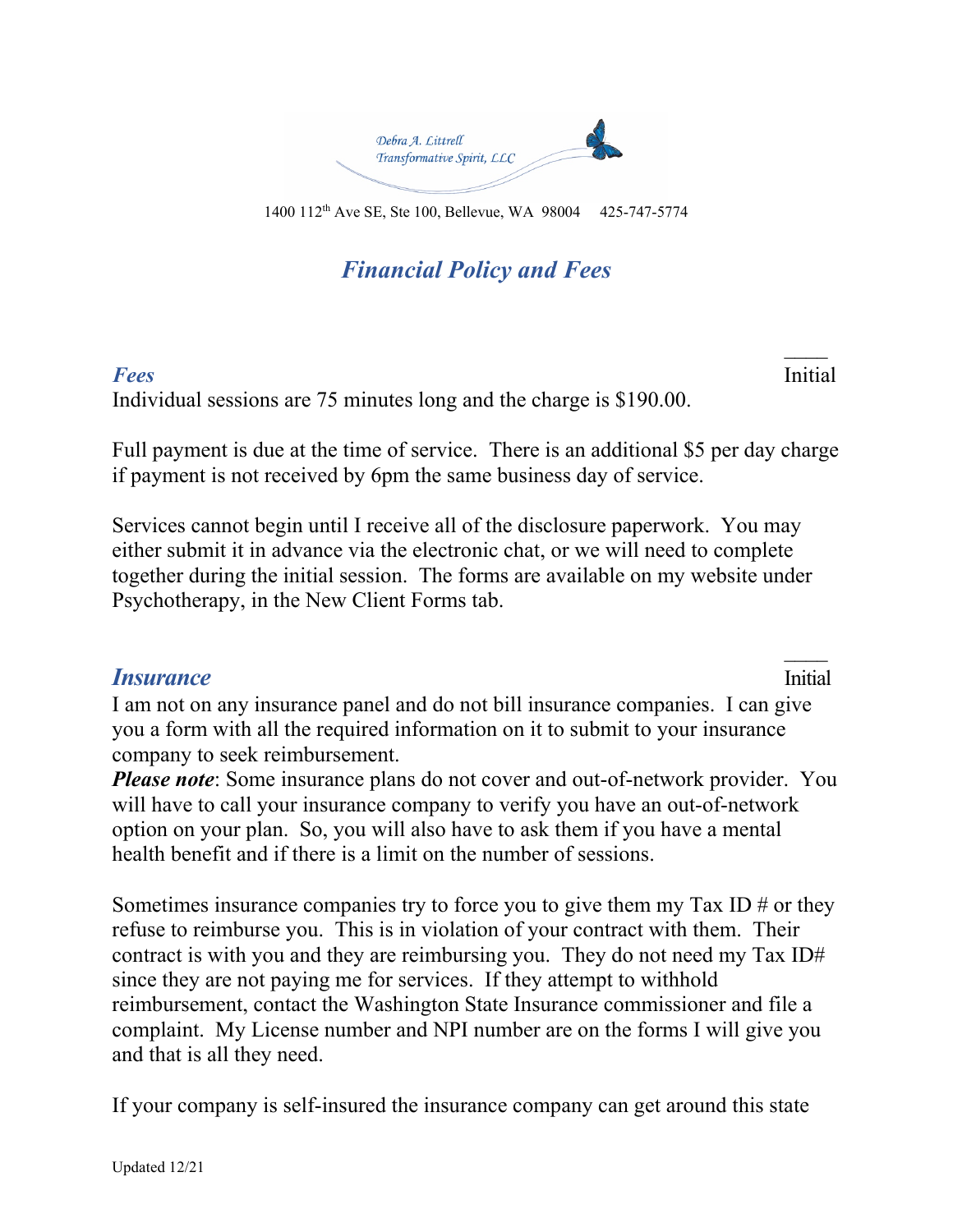law. Then I am not the person to see. You can write your sessions off as a medical expense or use your Health Savings Plan to pay for sessions instead. Speak with your accountant about the possibilities.

*Why don't I take insurance?* Insurance companies tie my hands. They have become very restrictive in order to make money for their shareholders. They limit the amount of time I can see you for and will limit the modalities I can use. I often work with clients who have exhausted other traditional mental health modalities and are looking for something that will work. Insurance companies will limit these options.

When I have taken insurance, it has cost me huge amounts of time to get them to pay for services rendered so it has not been worth it to me to do business with them.

*It is important for you to know* that if you choose to submit your claims to your insurance company, they may require me to submit your case notes to determine if they will cover your sessions. Sometime insurance companies use what is in the case notes to deny you benefits or require you to pay them back for services. Sometimes insurance companies use information to determine your eligibility for other kinds of insurance coverage such as life insurance, short- or long-term disability insurance. They can deny or exclude some or all coverage if you have a mental health diagnosis.

## *Cancellations & Rescheduled Appointments* initial

Cancellations must be made at *least 48 hours in advance* or you will be charged for the appointment. **There are no exceptions. Cancellations & Rescheduling must be done by telephone or via my scheduler.**

## **Phone Policy** Initial

 $\overline{\phantom{a}}$ 

 $\overline{\phantom{a}}$ 

There is a charge for phone calls of a clinical nature outside of your regular session. You will be charged for the time at the rate of \$165 per hour prorated for the amount of time you use.

If you are calling to make changes to an appointment time or other administrative inquiries, there is no charge.